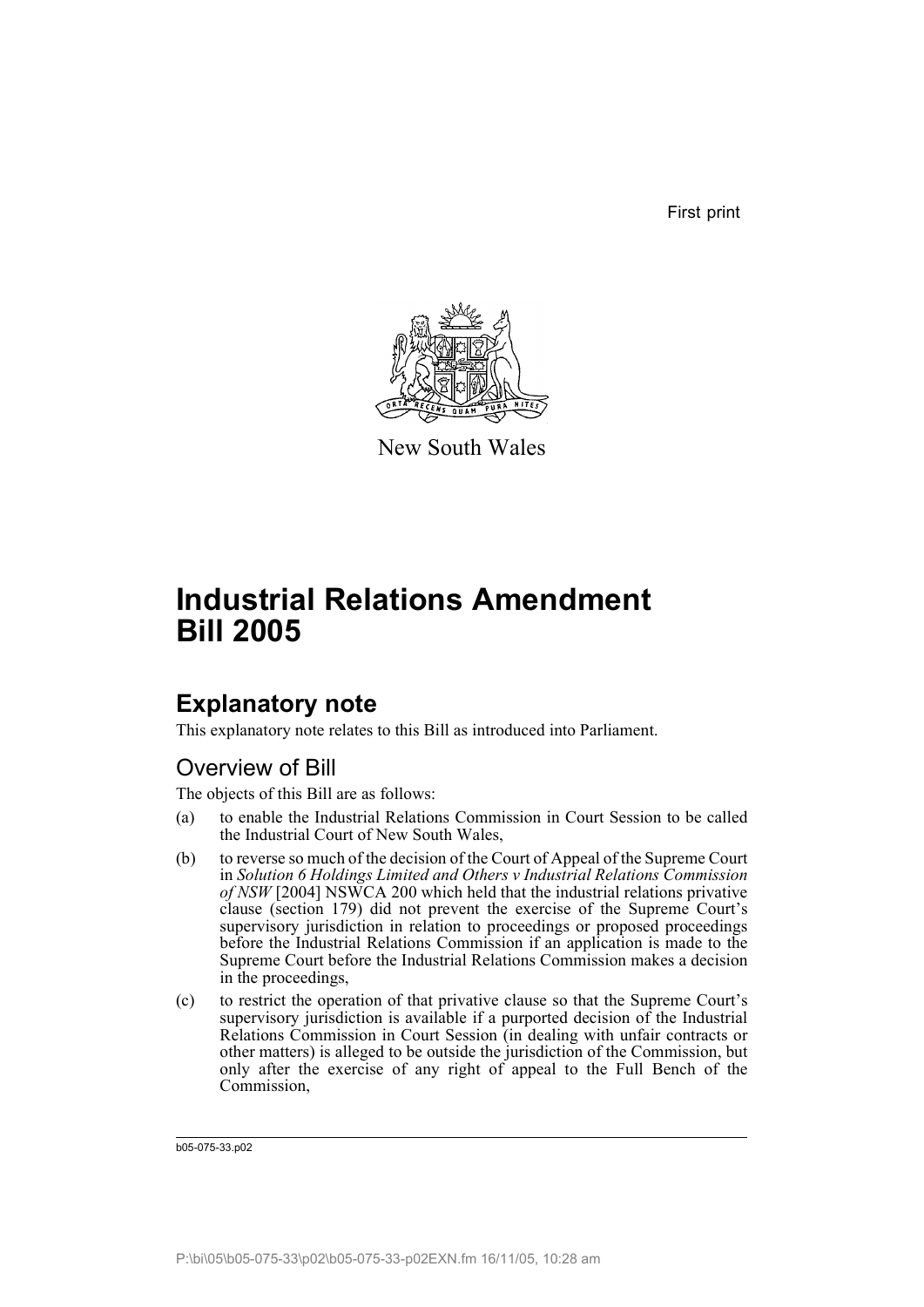Explanatory note

- (d) to clarify so much of the decision of the Court of Appeal of the Supreme Court that limited the unfair contracts jurisdiction of the Industrial Relations Commission with respect to related conditions or collateral arrangements that are not work-related, so as to make it clear that the jurisdiction extends to any related conditions or collateral arrangements (such as superannuation arrangements, share option agreements or franchise agreements) so long as the contract to which they are related or collateral is a contract whereby a person performs work in an industry and the performance of work is a significant purpose of the contractual arrangements made by the parties,
- (e) to enable the Commission, in exceptional circumstances, to extend the time in which an application relating to an alleged unfair contract may be made.

### Outline of provisions

**Clause 1** sets out the name (also called the short title) of the proposed Act.

**Clause 2** provides for the commencement of the proposed Act on a day or days to be appointed by proclamation.

**Clause 3** is a formal provision that gives effect to the amendments to the *Industrial Relations Act 1996* (*the Principal Act*) set out in Schedule 1.

#### **Schedule 1 Amendments**

**Schedule 1 [1]** amends section 106 of the Principal Act to give effect to the object outlined in paragraph (d) of the Overview above.

**Schedule 1 [2] and [3]** amend section 108B of the Principal Act to give effect to the object outlined in paragraph (e) of the Overview above.

**Schedule 1 [4]** inserts section 151A into the Principal Act to give effect to the object outlined in paragraph (a) of the Overview above.

**Schedule 1 [5]** substitutes section 179 of the Principal Act to give effect to the objects outlined in paragraphs (b) and (c) of the Overview above.

**Schedule 1 [6]** amends Schedule 4 to the Principal Act to enable regulations of a savings or transitional nature to be made consequent on the enactment of the proposed Act.

**Schedule 1 [7]** amends Schedule 4 to the Principal Act so as to apply the amendments made by Schedule 1 [1] to existing contracts and pending proceedings.

**Schedule 1 [8]** amends Schedule 4 to the Principal Act so as to apply the amendments made by Schedule 1 [5] to previous decisions of the Commission and to pending proceedings in any court or tribunal. However, the proposed Act will not affect the appeal proceedings pending in the High Court on the Solution 6 case.

Explanatory note page 2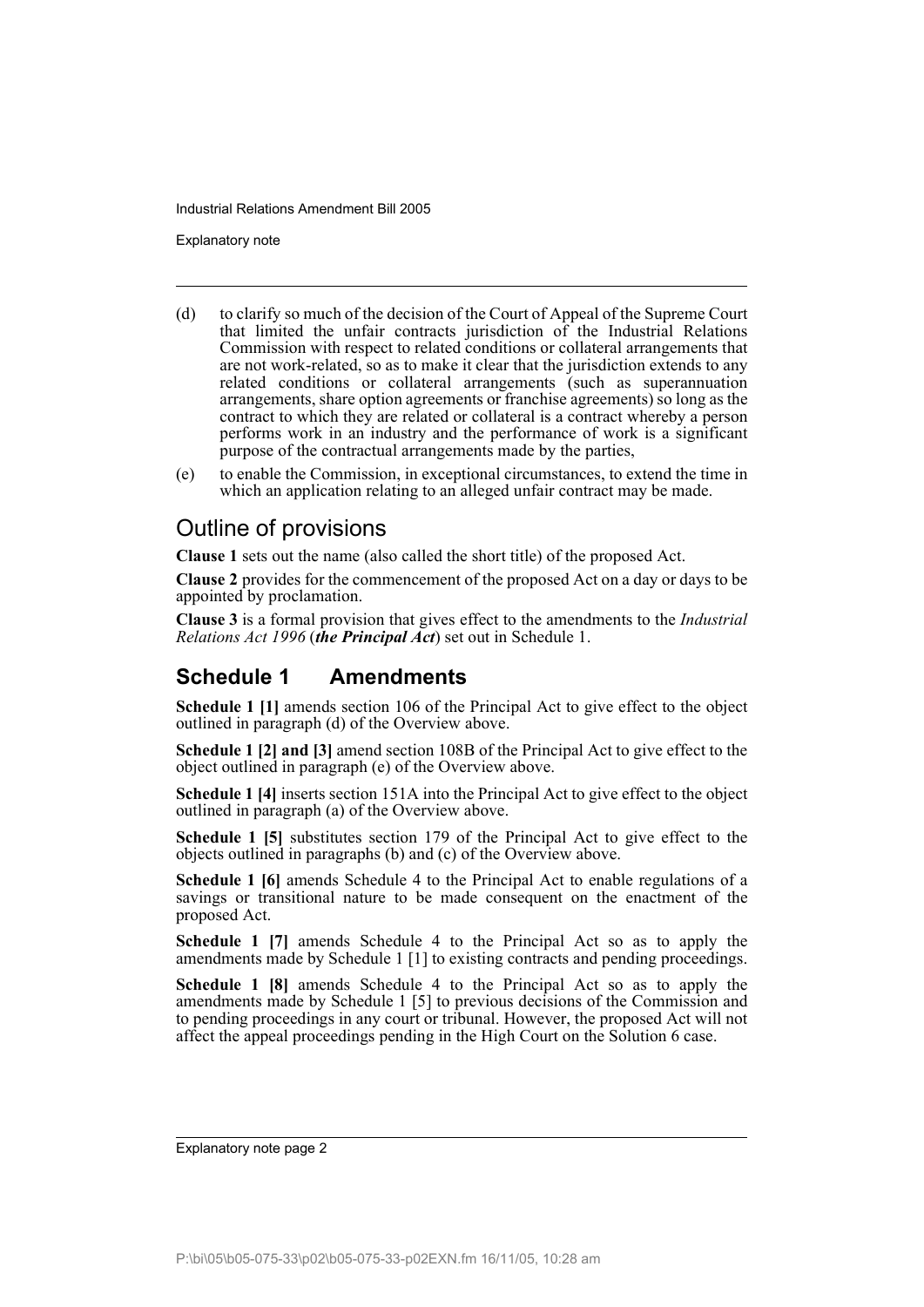First print



New South Wales

# **Industrial Relations Amendment Bill 2005**

### **Contents**

|   |                                                    | Page |
|---|----------------------------------------------------|------|
| 1 | Name of Act                                        |      |
|   | 2 Commencement                                     |      |
|   | 3 Amendment of Industrial Relations Act 1996 No 17 | 2    |
|   | Schedule 1 Amendments                              | 3    |

b05-075-33.p02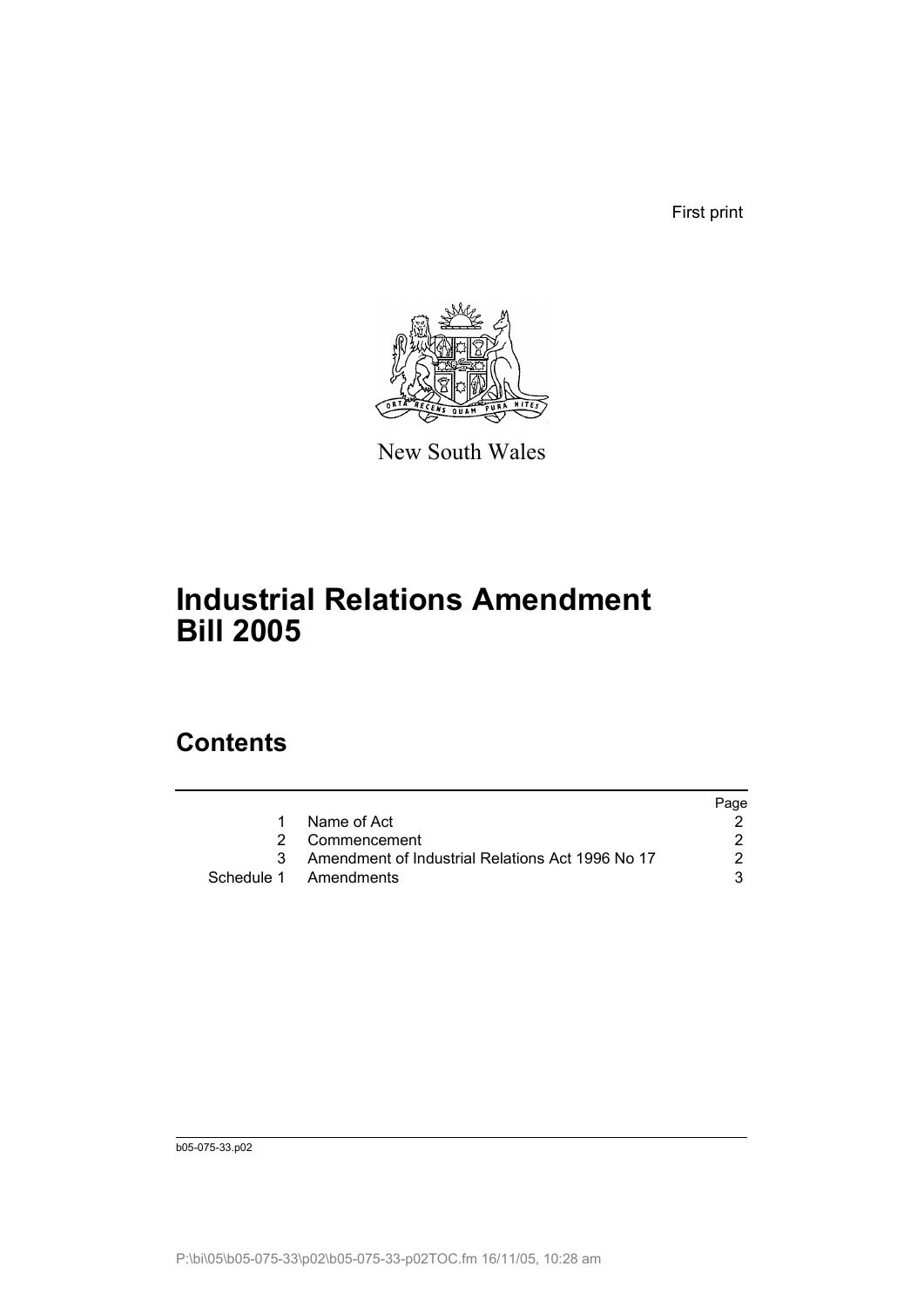**Contents** 

Page

Contents page 2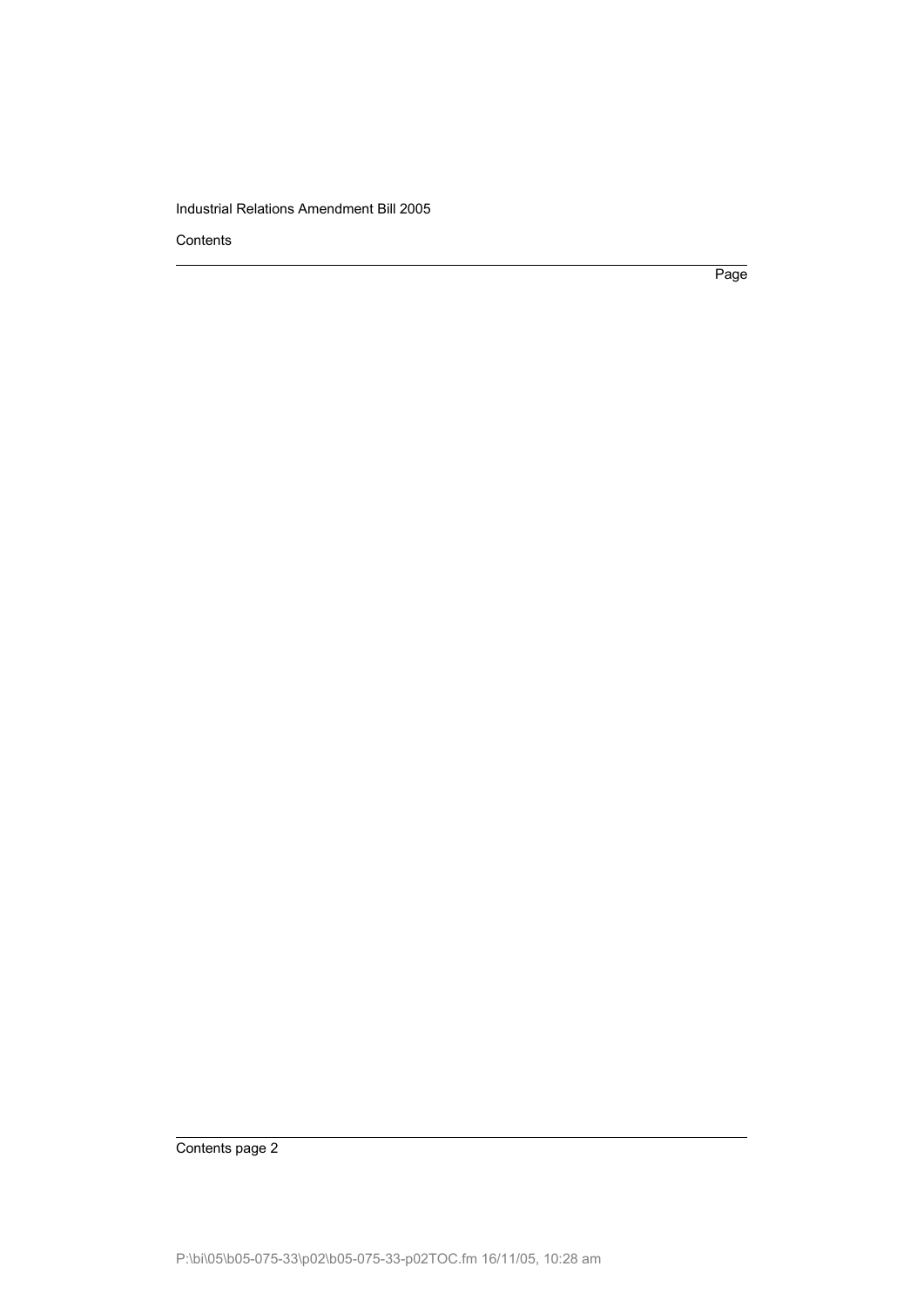

New South Wales

## **Industrial Relations Amendment Bill 2005**

No , 2005

#### **A Bill for**

An Act to amend the *Industrial Relations Act 1996* to clarify the unfair contracts jurisdiction of the Industrial Relations Commission, to limit the exclusion of the Commission in Court Session from the supervisory jurisdiction of the Supreme Court, to authorise the Commission in Court Session to be called the Industrial Court of New South Wales and for other purposes.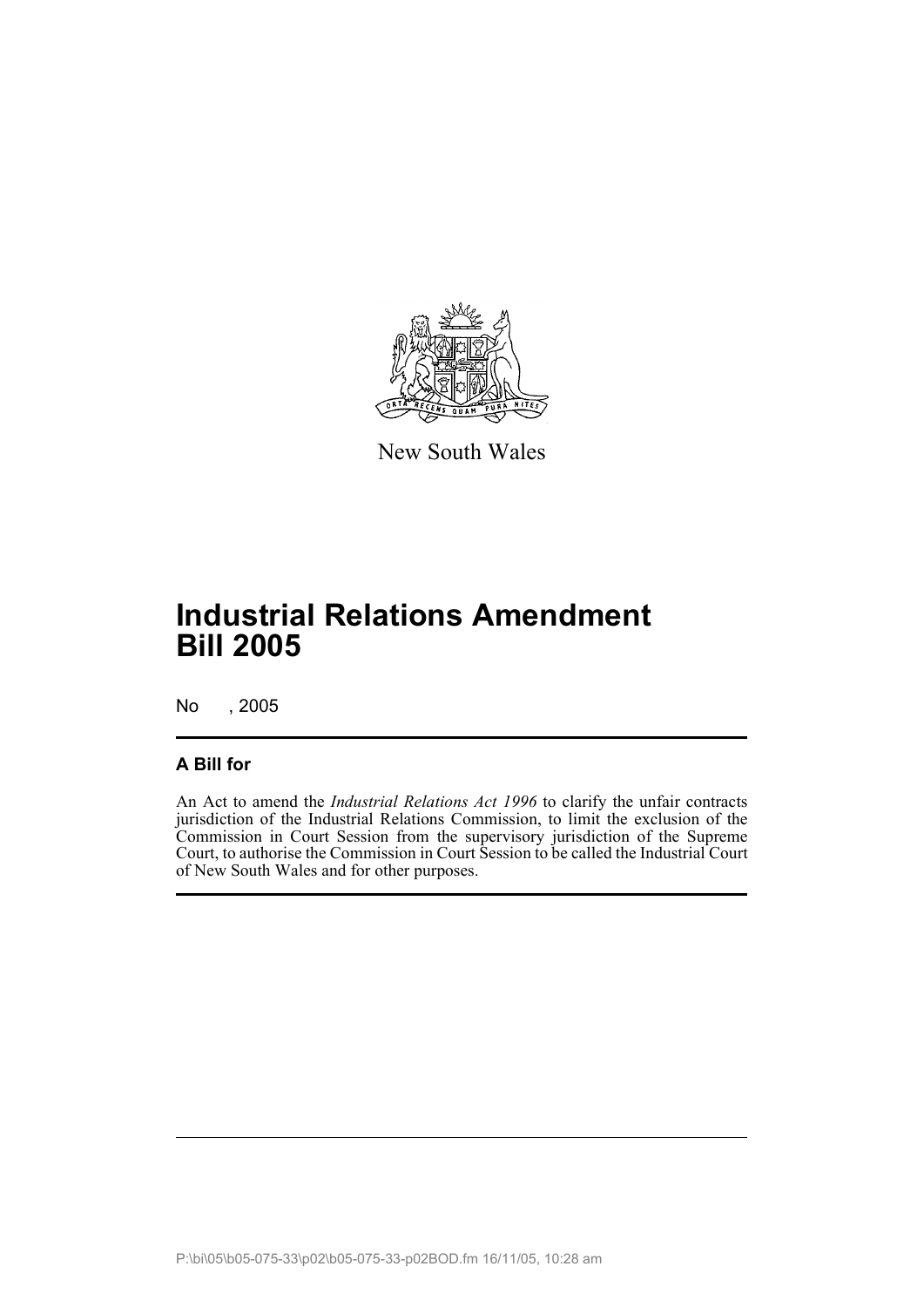|   | The Legislature of New South Wales enacts:                                    | 1              |
|---|-------------------------------------------------------------------------------|----------------|
|   | Name of Act                                                                   | $\mathcal{P}$  |
|   | This Act is the <i>Industrial Relations Amendment Act 2005</i> .              | 3              |
|   | Commencement                                                                  | $\overline{4}$ |
|   | This Act commences on a day or days to be appointed by proclamation.          | 5              |
| 3 | Amendment of Industrial Relations Act 1996 No 17                              | 6              |
|   | The <i>Industrial Relations Act 1996</i> is amended as set out in Schedule 1. | 7              |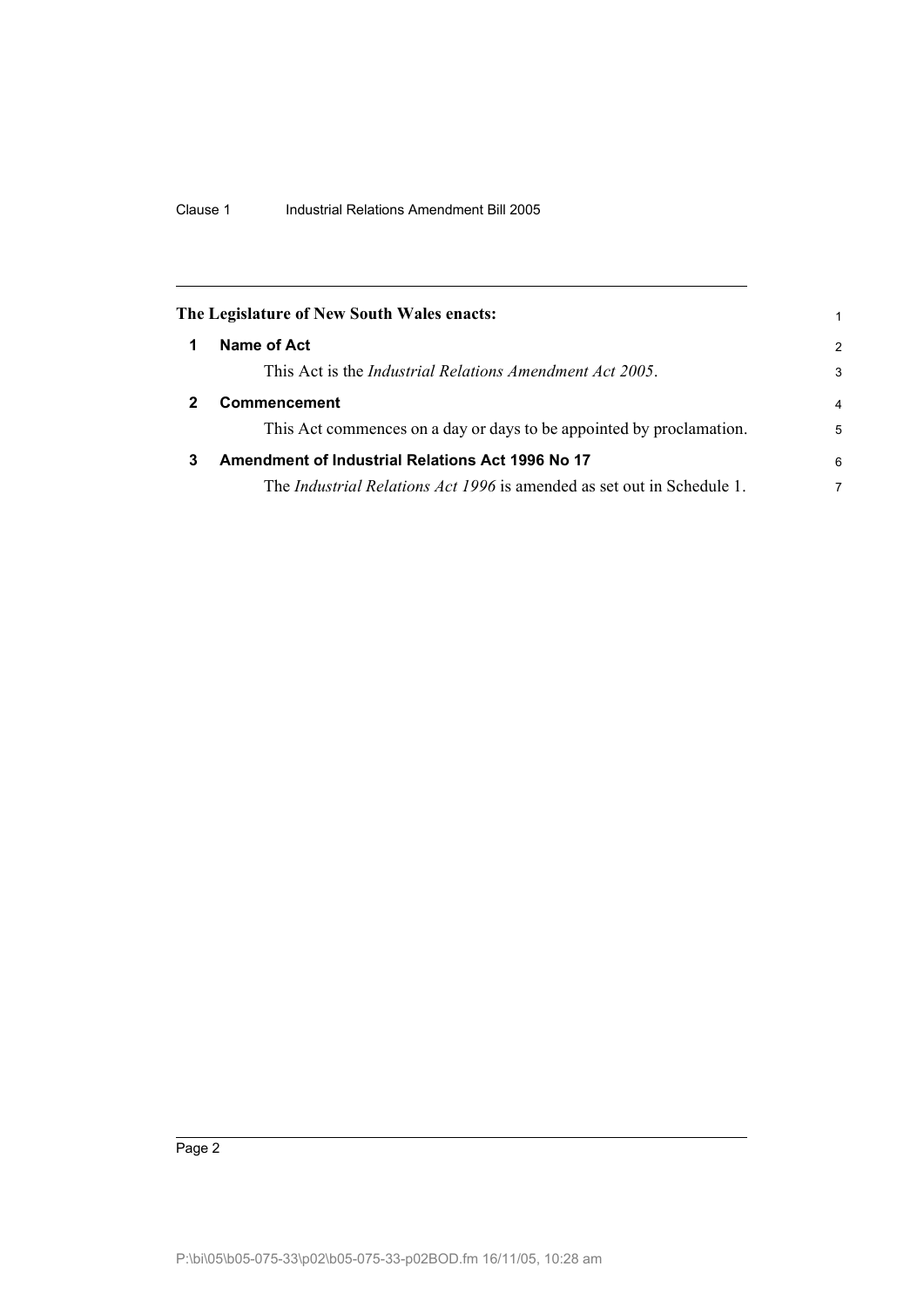Amendments Schedule 1

|       | <b>Schedule 1</b>               |      | <b>Amendments</b>                                                                                                                                                                                                                                                                                                                                                                       | $\mathbf{1}$                     |
|-------|---------------------------------|------|-----------------------------------------------------------------------------------------------------------------------------------------------------------------------------------------------------------------------------------------------------------------------------------------------------------------------------------------------------------------------------------------|----------------------------------|
|       |                                 |      | (Section 3)                                                                                                                                                                                                                                                                                                                                                                             | 2                                |
| [1]   |                                 |      | Section 106 Power of Commission to declare contracts void or varied                                                                                                                                                                                                                                                                                                                     | 3                                |
|       | Insert after section $106(2)$ : |      |                                                                                                                                                                                                                                                                                                                                                                                         | $\overline{4}$                   |
|       |                                 | (2A) | A contract that is a related condition or collateral arrangement<br>may be declared void or varied even though it does not relate to<br>the performance by a person of work in an industry, so long as:                                                                                                                                                                                 | 5<br>$\,6\,$<br>$\overline{7}$   |
|       |                                 |      | the contract to which it is related or collateral is a contract<br>(a)<br>whereby the person performs work in an industry, and                                                                                                                                                                                                                                                          | 8<br>9                           |
|       |                                 |      | the performance of work is a significant purpose of the<br>(b)<br>contractual arrangements made by the person.                                                                                                                                                                                                                                                                          | 10<br>11                         |
| [2]   |                                 |      | Section 108B Time for making application                                                                                                                                                                                                                                                                                                                                                | 12                               |
|       | $108B(2)$ .                     |      | Insert ", subject to subsection (3)," after "such application or" in section                                                                                                                                                                                                                                                                                                            | 13<br>14                         |
| $[3]$ |                                 |      | <b>Section 108B (3)</b>                                                                                                                                                                                                                                                                                                                                                                 | 15                               |
|       |                                 |      | Insert after section 108B (2):                                                                                                                                                                                                                                                                                                                                                          | 16                               |
|       |                                 | (3)  | The Commission may accept an application made within<br>3 months after the time prescribed by subsection (1) if the<br>applicant satisfies the Commission that there are exceptional<br>circumstances justifying the making of the late application.                                                                                                                                    | 17<br>18<br>19<br>20             |
| [4]   | <b>Section 151A</b>             |      |                                                                                                                                                                                                                                                                                                                                                                                         | 21                               |
|       |                                 |      | Insert after section 151:                                                                                                                                                                                                                                                                                                                                                               | 22                               |
|       | 151A                            |      | Name of Commission in Court Session to be the Industrial Court<br>of New South Wales                                                                                                                                                                                                                                                                                                    | 23<br>24                         |
|       |                                 |      | The name of the Commission in Court Session is to be the<br>Industrial Court of New South Wales, and a reference in this Act<br>(or any other Act, statutory instrument or document) to the<br>Commission in Court Session (whether enacted or made before<br>or after the commencement of this section) is taken to include a<br>reference to the Industrial Court of New South Wales. | 25<br>26<br>27<br>28<br>29<br>30 |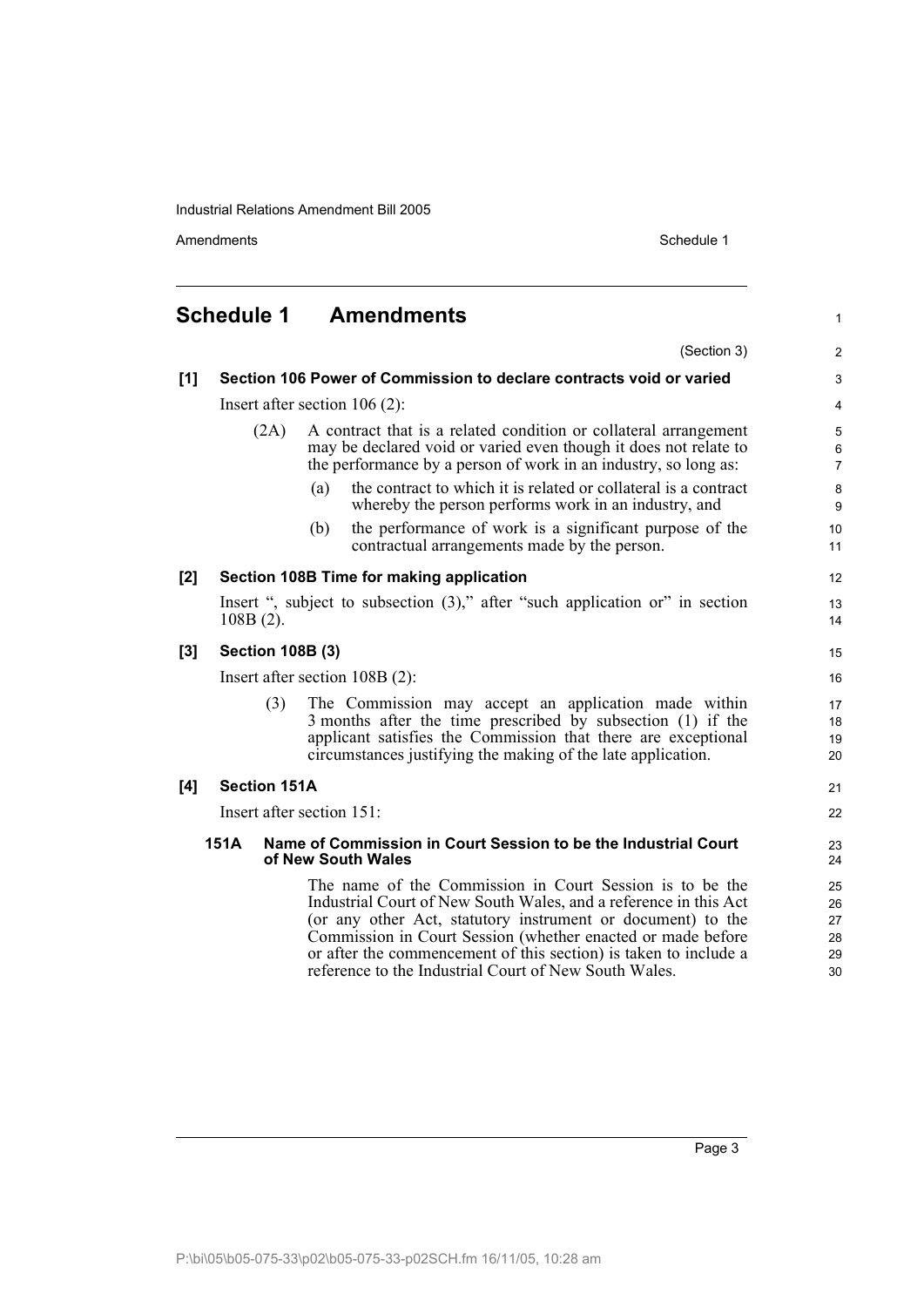Schedule 1 Amendments

| [5] |                                   | <b>Section 179</b> |                                                                                                                                                                                                                                            | 1                    |
|-----|-----------------------------------|--------------------|--------------------------------------------------------------------------------------------------------------------------------------------------------------------------------------------------------------------------------------------|----------------------|
|     | Omit section 179. Insert instead: |                    |                                                                                                                                                                                                                                            | $\overline{c}$       |
|     | 179                               |                    | <b>Finality of decisions</b>                                                                                                                                                                                                               |                      |
|     |                                   | (1)                | A decision of the Commission (however constituted) is final and<br>may not be appealed against, reviewed, quashed or called into<br>question by any court or tribunal.                                                                     | 4<br>5<br>6          |
|     |                                   | (2)                | Proceedings of the Commission (however constituted) may not<br>be prevented from being brought, prevented from being<br>continued, terminated or called into question by any court or<br>tribunal.                                         | 7<br>8<br>9<br>10    |
|     |                                   | (3)                | This section extends to proceedings brought in a court or tribunal<br>in respect of a decision or proceedings of the Commission on an<br>issue of fact or law.                                                                             | 11<br>12<br>13       |
|     |                                   | (4)                | This section extends to proceedings brought in a court or tribunal<br>in respect of a purported decision of the Commission on an issue<br>of the jurisdiction of the Commission, but does not extend to any<br>such purported decision of: | 14<br>15<br>16<br>17 |
|     |                                   |                    | the Full Bench of the Commission in Court Session, or<br>(a)                                                                                                                                                                               | 18                   |
|     |                                   |                    | the Commission in Court Session if the Full Bench refuses<br>(b)<br>to give leave to appeal the decision.                                                                                                                                  | 19<br>20             |
|     |                                   | (5)                | This section extends to proceedings brought in a court or tribunal<br>for any relief or remedy, whether by order in the nature of<br>prohibition, certiorari or mandamus, by injunction or declaration<br>or otherwise.                    | 21<br>22<br>23<br>24 |
|     |                                   | (6)                | This section is subject to the exercise of a right of appeal to a Full<br>Bench of the Commission conferred by this or any other Act or<br>law.                                                                                            | 25<br>26<br>27       |
|     |                                   | (7)                | In this section:                                                                                                                                                                                                                           | 28                   |
|     |                                   |                    | <i>decision</i> includes any award or order.                                                                                                                                                                                               | 29                   |
| [6] |                                   |                    | Schedule 4 Savings, transitional and other provisions                                                                                                                                                                                      | 30                   |
|     |                                   |                    | Insert at the end of clause $2(1)$ :                                                                                                                                                                                                       | 31                   |
|     |                                   |                    | <b>Industrial Relations Amendment Act 2005</b>                                                                                                                                                                                             | 32                   |